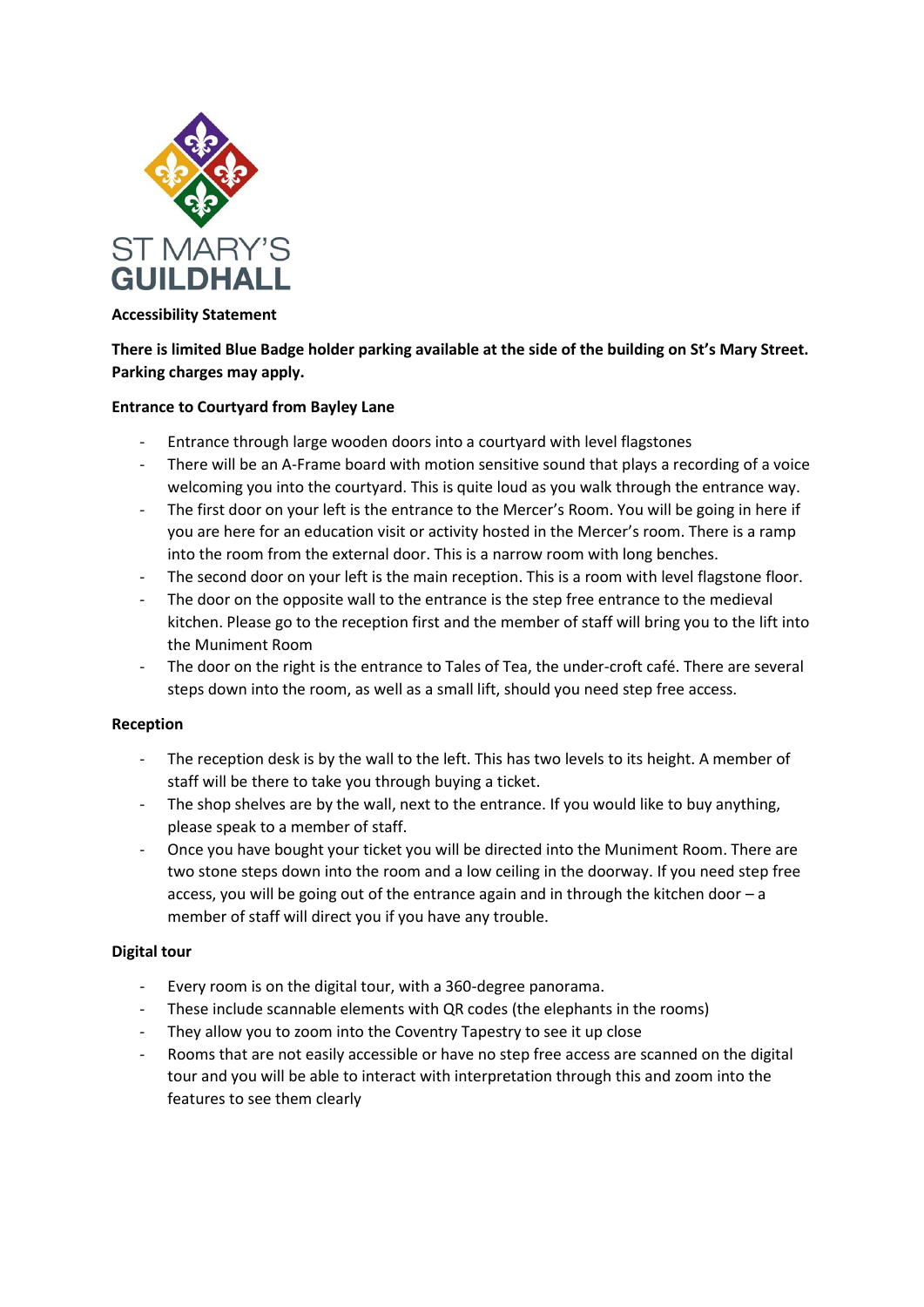### **Muniment Room**

- If accessing through the step free route, a member of staff will bring you down into the Muniment Room on the step lift.
- A member of staff will offer you a tablet to take, should you wish to follow the digital tour.
- The interpretation boards tell the timeline of the guildhall.
- There is a welcome video playing on a loop. It is captioned and lasts for about 3 minutes. This room might be a little loud, the ceiling creates echoes.
- There are seats in the Muniment Room.
- There is a pedestal with a flip book. This information is in large print as well.

## **The Kitchen**

- There are 3 steps up into the kitchen this is also the lift that provides step free access
- The floor is made up of level flagstones
- There are two long tables with interpretive materials on one and a pedestal with a flip book with large print text
- There is a soundscape of a Jacobean kitchen which runs in the background. There is also an aerosol scent.
- You exit through the same entrance you came into for stepped access. For step free access you use the lift on the left – a member of staff will assist you.

There are 15 stairs up the main staircase, these are wooden with a handrail.

There is ramp access to the Great Hall.

#### **Great Hall**

- Ramp access into the hall
- A flat and even floor
- There are three steps up to the Tapestry dais at the end of the hall. The tapestry lights are motion sensitive and light up as you come near.
- There is a gilded frame for a photo opportunity with props you can use.
- The interpretation flip books also have a large print version
- There is an activity with small light paddles with double sided text
- There are seats by the tapestry

There are four doors on the left-hand side, as you come into the Great Hall.

- The first leads to a stone spiral staircase
- The second has ramp access to the **Old Council Chamber**
	- o There is narrow space around the table
	- o The door in the corner leads to the **Treasury**, this has a ridge of several inches on the threshold and is a narrow doorway
	- o There is a tiled medieval floor in the treasury and is a very small room
- The third, double door, is closed and leads to the back of house
- The final one has two steps into the **Prince's Chamber**
	- o The interpretation is to the right-hand side
	- o The space around the table is very narrow

## **The Spiral Staircase**

- There are 18 steps on this staircase with no step free access up to the **Minstrels Gallery**